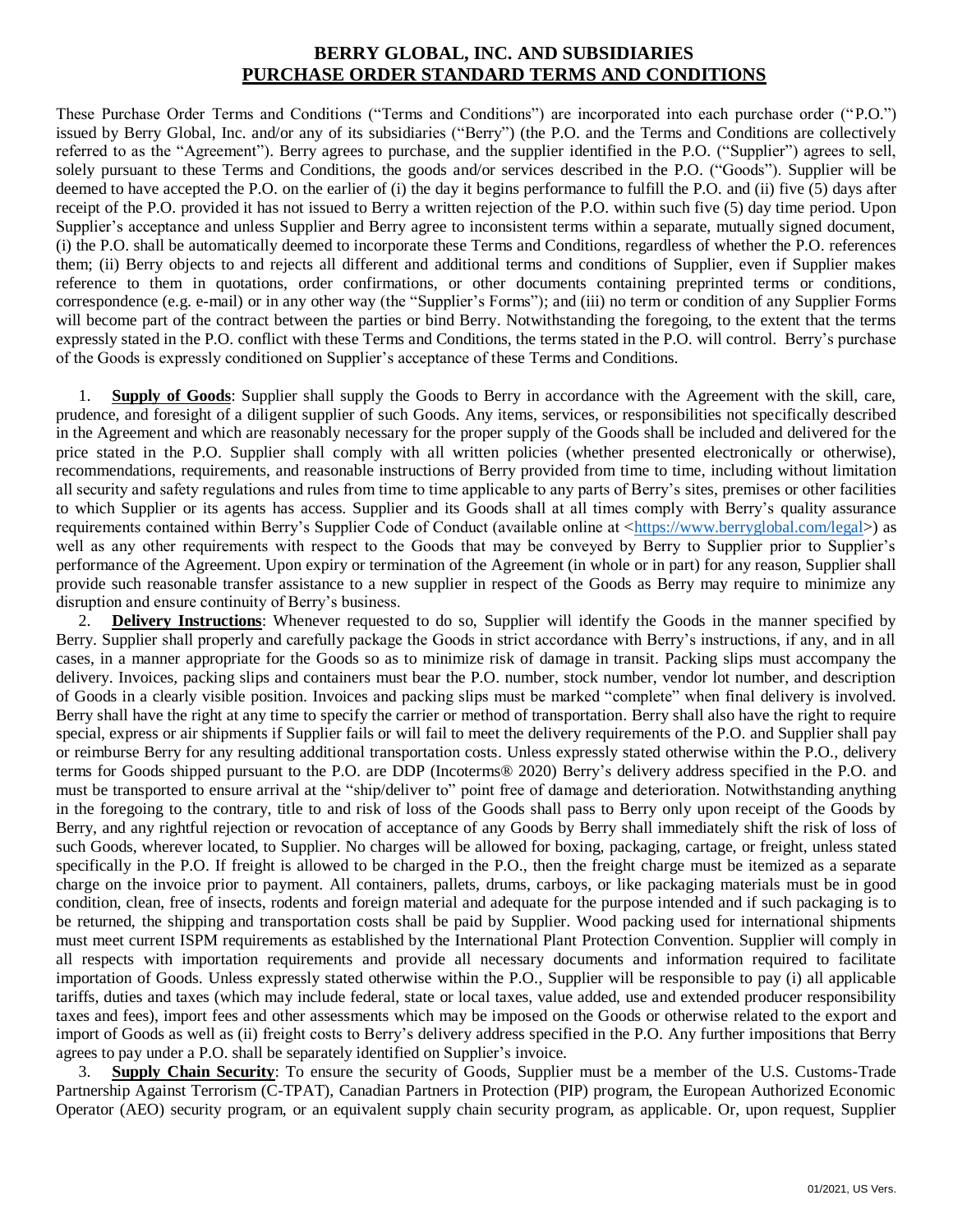must submit to audits and provide a signed agreement to strengthen supply chain security. In addition, Supplier must use international transportation providers certified under a supply chain security program.

4. **Delivery and Specifications**: Deliveries must be made on the delivery date specified in the P.O. during normal business hours or otherwise at the times specified in the P.O. Time is of the essence. Goods not timely delivered are nonconforming and shall constitute a material breach of the Agreement notwithstanding any other provision of these Terms and Conditions that may allow Supplier to replace non-conforming Goods. Supplier also agrees to pay whatever additional cost, expense, loss or damage Berry sustains as a result of any delay or any other deviation from the P.O. in addition to any other damages or relief to which Berry may be entitled. Supplier shall not use material or processes other than what is required by Berry's specifications ("Specifications"). Supplier represents and warrants that it shall not make any changes to the specifications, materials, processes, or location where the Goods are manufactured, without Berry's consent. Any delay caused by a material change shall be a breach of the Agreement. Berry shall not be liable for material processed in excess of the volumes indicated in the P.O. Any over-deliveries are made at Supplier's risk and shall not be reimbursed or paid for by Berry, and Supplier shall pay for any return of such Goods. Until the Goods are delivered by Supplier to Berry, Berry shall have the right to cancel any future delivery on the P.O. for any reason.

5. **Inspection and Rejection**: Supplier shall provide and maintain a best-in-class inspection system covering the supplies, processing methods, special tooling, materials, workmanship, and final product ordered under the P.O. Supplier shall make its inspection records of all work and materials available to Berry during the performance of the Agreement, and for seven (7) years thereafter. Berry shall have the right and opportunity to inspect and test all supplies, processing methods, special tooling, materials, workmanship and final product ordered under the P.O. at all times and places, including during the periods of manufacture. Berry shall not be deemed to have accepted any Goods until the expiration of a reasonable period of time for inspection after delivery which period of time shall not be less than ninety (90) days after delivery and Berry may thereafter reject or revoke acceptance of non-conforming Goods. Supplier acknowledges and agrees that Berry may inspect any commercial lot of Goods consisting of numerous units of the same Good by inspecting only a reasonable sampling of such units and that Berry may reject or revoke acceptance of any other units of such commercial lot which Berry at a later time discovers to be non-conforming. Even if not detected during a standard inspection, Supplier further acknowledges and agrees that Berry may reject or revoke acceptance of any non-conforming Goods. If any Goods delivered are non-conforming in materials or workmanship or otherwise, Berry shall have the right, notwithstanding payment or any prior inspection or test, either to reject or revoke acceptance of such non-conforming Goods and to require that Supplier promptly replace or correct any such nonconforming Goods at Supplier's expense, in addition to any other rights or remedies available pursuant to applicable "Law," which term when used in this Agreement includes all federal, state and local statutes, laws, ordinances, rules and regulations, as well as judicial decrees, and orders of government agencies, in all cases as they now exist and as they may be passed, enacted, promulgated, amended, revised, recodified, ordered or otherwise changed hereafter. If Supplier fails to promptly replace or correct such Goods after Berry requests Supplier to do so, Berry, in its sole and absolute discretion, may either (i) by contract or otherwise, replace or correct such Goods and charge to Supplier the increased cost incurred by Berry; (ii) accept the delivery of such Goods, subject to a reduction in price reflecting the reduced value attributable to non-conformance, which Supplier accepts shall be decided by Berry; or (iii) terminate the Agreement for default subject to payment by Supplier to Berry of any damages resulting from such failure, as provided in Clause 16, in addition to any other rights or remedies available under applicable Law. Supplier assumes all transportation and handling costs and the risk of damage to or loss of non-conforming Goods.

6. **Warranty**: Supplier represents and warrants that: (i) it possesses the requisite skill, capacity to supply, and facilities necessary to fulfill its obligations under the Agreement, and that it possesses and is in compliance with all required licenses, intellectual property rights, permits and approvals necessary to fulfill its obligations under the Agreement; (ii) it complies in all respects with Berry's Supplier Code of Conduct available online as indicated within Clause 1, above, as the same may be revised by Berry from time to time, and it requires all of its suppliers of materials used in the Goods to certify to Supplier in writing such supplier's compliance with Berry's Supplier Code of Conduct; (iii) the Goods will, in all respects, conform to all applicable Laws and professional requirements in force in the countries of manufacture, supply and/or receipt of the Goods and any countries of which it has been notified that Berry will use the Goods or sell products incorporating the Goods, and Supplier shall provide Berry with all information necessary for Berry to use or sell the Goods in compliance with such requirements, and are not articles that cannot, by Law, be distributed throughout multiple states, provinces, countries or jurisdictions; (iv) the Goods will be free of chemicals and substances prohibited, restricted or limited by any applicable Laws; (v) the Goods will conform in all respects to the Specifications which Berry may change from time to time by notice to Supplier; (vi) the Goods are safe and appropriate, and fit for Berry's intended use, and all reasonably foreseeable uses, and will be properly labelled to disclose all materials used therein and as otherwise required by applicable Laws, and will include all necessary instructions or recommendations relating to the handling, assembly, use and storage of the Goods; (vii) the Goods will be merchantable, of good quality and workmanship, and free from defects, and the Goods will not be manufactured in whole or in part by any subcontractor unless approved in a signed writing in advance by Berry; and (viii) the Goods will not infringe the patent, trademark, copyright, trade dress or other intellectual property rights of any person. The parties agree that the longest permissible statute of limitation, consistent with applicable Law, shall apply to and control any dispute or claim hereunder, notwithstanding any effort by Supplier to reduce such limitation period.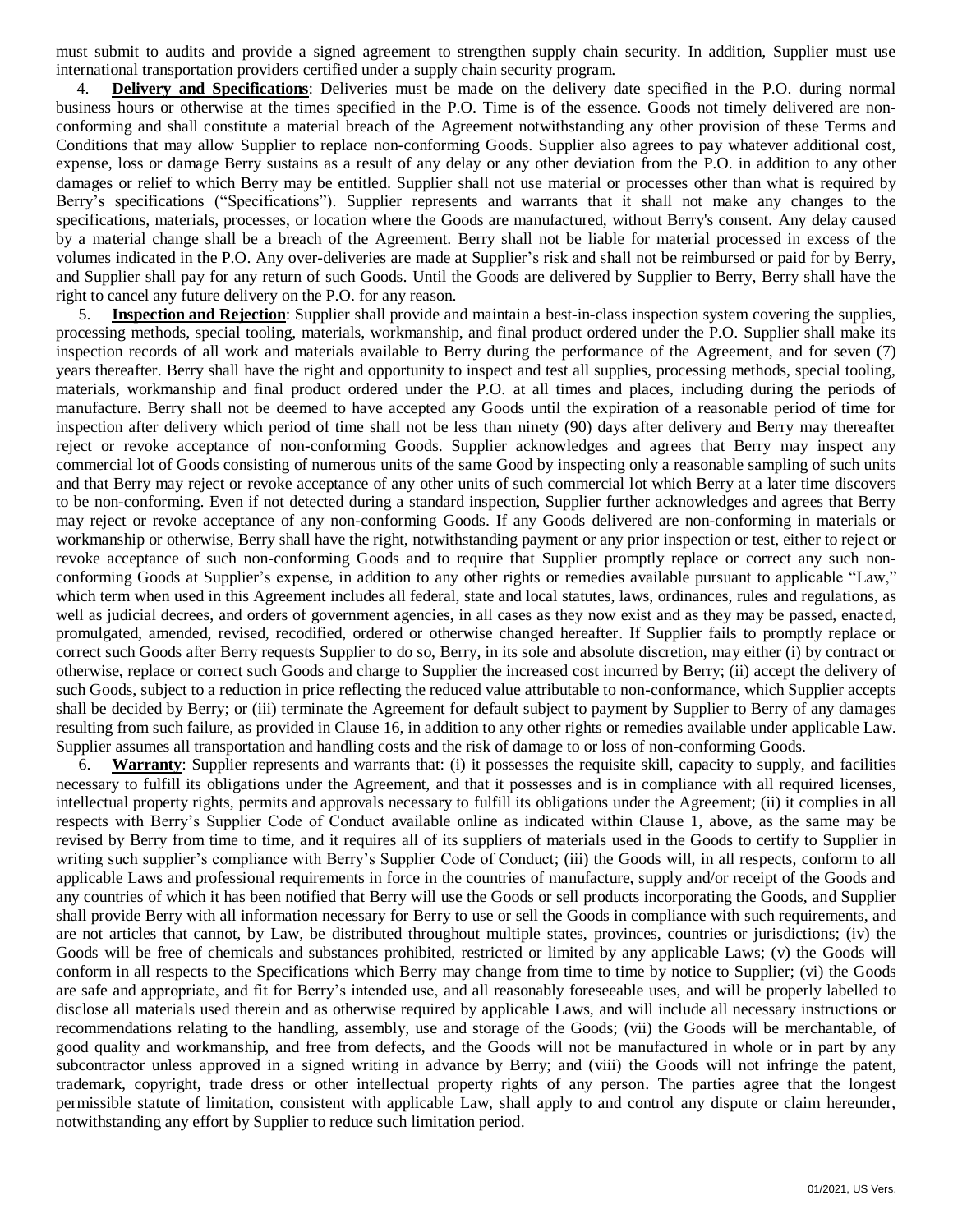7. **Certifications**: Supplier warrants that it will provide all appropriate certifications that the Goods comply with the Specifications to Berry's satisfaction including, as applicable, FDA conditions of use requirements, guarantees that the Goods are not adulterated or misbranded, and material safety data sheets. Supplier certifies that neither it nor its principals (owners/senior officials) nor any subcontractor used in relation to the Goods supplied to Berry are debarred or suspended from U.S. Government procurement programs, and Supplier shall notify Berry of any change in this status within three (3) business days of such occurrence.

8. **Global Trade Compliance and Export Controls Regulations**: Supplier accepts all responsibility for the information provided on any document certifying the Good's country of origin or qualification for trade preference upon import and agrees to provide supporting documents for such claims including appropriate letters, affidavits, and production and financial records as deemed necessary. Anticipated and actual changes to the country of origin or claimed eligibility under a trade preference must be immediately communicated to Berry's Procurement and Global Trade Compliance departments. Any losses, claims, or liabilities resulting from import claims made with inaccurate or incomplete data related to origin and/or trade preference are the responsibility of Supplier, and Supplier agrees to defend, indemnify, and hold Berry harmless for any claim, loss, investigation, or damage resulting therefrom. Berry shall have the right to conduct audits of Supplier's facilities, books, and records to confirm compliance with Berry requirements and policies. Deliverables under the P.O. may be subject to U.S., U.K. and other government export control regulations. Supplier represents and warrants that it will comply with all applicable export Laws and regulations related to the use, export, and re-export of the Goods. Consistent with the requirements of Berry's Supplier Code of Conduct, referenced above, Supplier will comply with applicable anti-boycott and export controls Laws, supply chain security and trade regulations requirements. Supplier confirms that all personnel, contractors, and other third parties involved in the sale of the Goods are properly screened against lists maintained by relevant national authorities, including U.S. Denied Parties lists. Supplier shall maintain evidence of reviews and screening and make such evidence available upon request. Supplier will advise Berry of any export controls violations related to any purchase hereunder.

9. **Confidential Information**: All information conveyed by Berry regarding prices, costs, discounts, inventions, planned and existing products, packaging, customers and distributors as well as information regarding Berry's business or finances, production methods, know-how and other information used by Berry is proprietary and confidential and to the extent that the Goods include or embody any of Berry's intellectual property, including inventions, patents, trademarks, service marks, trade dress, copyrighted material or any other material, information or data which, in the form and manner presented, are proprietary to Berry, all such information and intellectual property shall be deemed "Confidential Information" and, as applicable, trade secret information, and Supplier shall have only a limited, temporary, revocable, non-exclusive license (not including any havemade license) to use the Confidential Information only for the time period and to the extent necessary to complete the Agreement. Supplier must: (i) employ safeguards at least as stringent as it employs for protection of its own confidential information but no less than a reasonable degree of care to protect such Confidential Information; (ii) not permit the use or disclosure of any Confidential Information to any person other than those employees of Supplier who have a need to know to fulfill the P.O. and who are bound to at least the same obligations of confidentiality as set forth herein; (iii) not reproduce, copy, reverse compile, reverse engineer or misuse or misappropriate any Confidential Information; and (iv) promptly report to Berry in writing any disclosure or attempted use of the Confidential Information in violation of this clause. When no longer required to fulfill the P.O., Supplier will return such Confidential Information or destroy it and provide acceptable proof thereof as Berry directs. Supplier acknowledges that any breach of the provisions of this Clause 9 would cause irreparable harm and therefore Berry, in addition to all other relief available pursuant to applicable Law or in equity or under the Agreement, shall be entitled to equitable relief, where permitted by Law, including injunctions and any other or additional relief, including attorneys' fees, even if the Confidential Information under consideration does not constitute a trade secret.

10. **Privacy & Security**: Supplier will fully comply with all applicable privacy and security Laws. To the extent applicable, Supplier warrants, represents and undertakes if it processes Personal Data on Berry's behalf, that: (i) it will notify Berry immediately, and in any event within 24 hours of becoming aware, of any actual or suspected Personal Data Breach; (ii) it will act only upon Berry's instructions with respect to Personal Data; (iii) it has in place appropriate measures against the unauthorized, unlawful or accidental processing, access, loss or destruction of such Personal Data; and (iv) it will not, without Berry's permission, transmit Personal Data outside of the country wherein the Berry entity with whom Supplier is contracting is located. For purposes of this Clause 10, applicable privacy and security laws mean and include all applicable Laws protecting the personal data and privacy of natural persons, including in particular, the European General Data Protection Regulation 2016/679 ("GDPR") and its implementing national data protection laws as well as any subsequent applicable legislation that may amend or replace, re-enact or consolidate any of them; and the terms "Personal Data" and "Personal Data Breach" have the same meaning as under the GDPR.

11. **Indemnity**: Supplier agrees that unless otherwise expressly prohibited by applicable Law, it will defend, indemnify and hold harmless Berry, its subsidiaries, affiliates, related companies, customers, and end-users, and their respective directors, officers, shareholders, employees, contractors and agents (collectively, the "Berry Parties") from and against any and all Claims. "Claims" shall refer to and include all actual and potential legal, equitable, statutory and administrative claims, causes of action, rights of indemnity, rights of contribution, liens, fines, penalties, remedies, investigations, recalls and other costs and expenses (including without limitation, reasonable fees and expenses of an attorney of Berry's choosing), and direct damages, indirect damages, consequential damages, losses, pure economic loss, loss of profits, loss of business, loss of goodwill and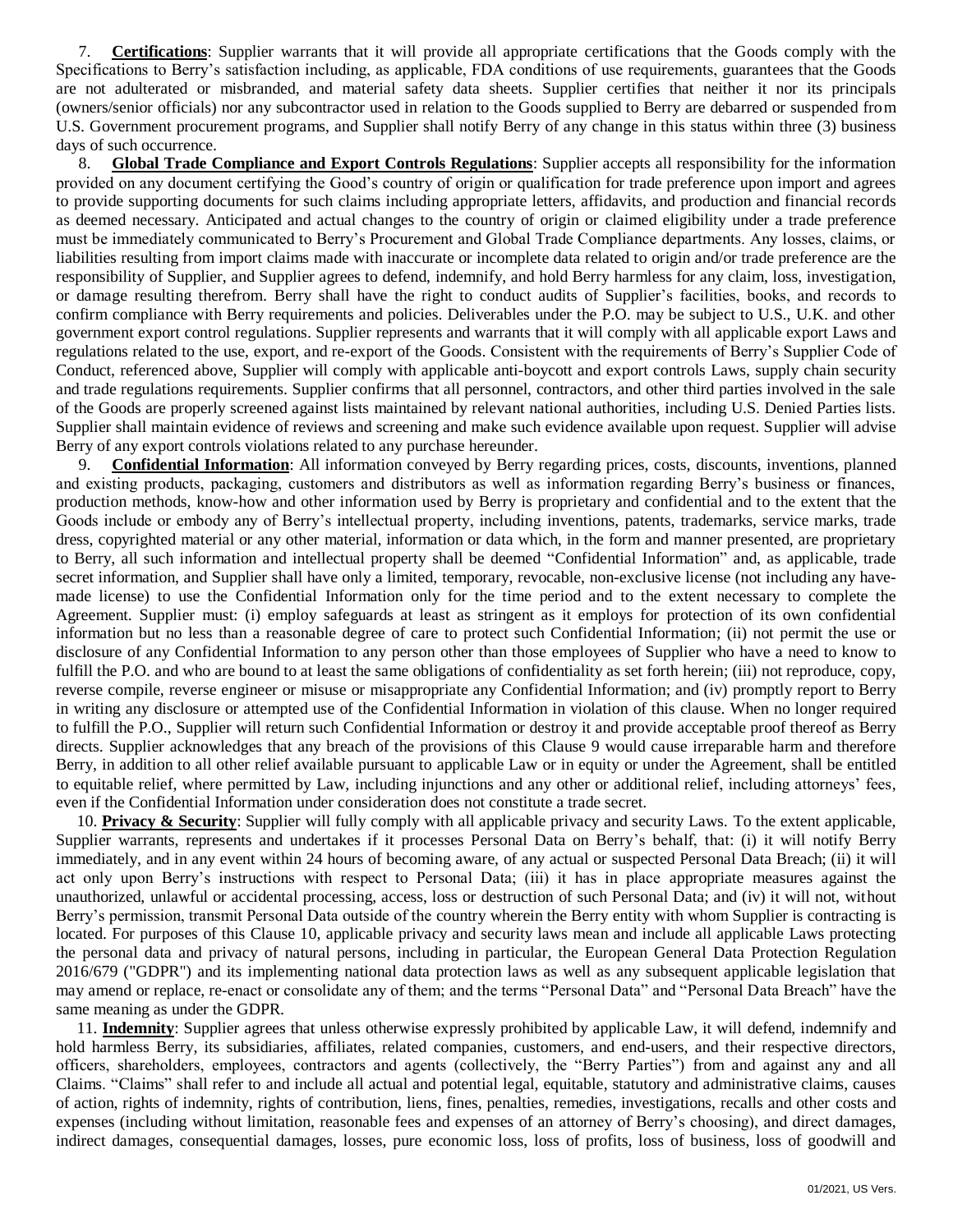similar losses) awarded against or incurred or paid by any of the Berry Parties arising out of or otherwise relating to the Goods or this Agreement, including, without limitation, Claims: (i) related to the breach of any representation, warranty, requirement, or term in this Agreement; (ii) for property damage, personal injury, or death in connection with the Goods; (iii) that the Goods infringe, or their importation, use, or resale, infringes the intellectual property rights of any other person; (iv) based upon the quality and/or condition of the Goods; (v) by governmental agencies; and (vi) arising out of the negligent or intentional wrongdoing of Supplier or its servants, employees, independent contractors, agents or representatives. Supplier agrees that, during the course of fulfilling the Agreement and for four (4) years thereafter, it will maintain comprehensive general and product liability insurance (or similar insurance), including blanket contractual liability and personal injury liability in an amount not less than the Goods or five million dollars (\$5,000,000.00) combined single limit. Such insurance shall be written on an occurrence policy form, where normal and customary, with an insurance company with a current AM Best Company (or similar financial rating bureau) rating of A, or better. Supplier shall cause its insurance policies to be endorsed to include the Berry Parties as additional insureds (if normal and customary, or similar wording) thereunder and will contain a full waiver of subrogation (if normal and customary), indemnity (if normal and customary), defense or equitable (if normal and customary) or contractual contribution (if normal and customary) by the insurer against the additional insureds. Such endorsement shall stipulate that the required coverage will not be reduced or cancelled without thirty (30) days' prior written notice to Berry. Such endorsements shall also stipulate that such coverage will be primary (if normal and customary) and that Supplier and its insurers will have no rights to share in or otherwise obtain contribution from other insurance maintained by the Berry Parties. Within thirty (30) days of Berry's written request, Supplier will provide certified copies of the above-referenced insurance policies, including all endorsements, riders, and exclusions. Compliance with the foregoing insurance requirements shall not limit or obviate in any respect Supplier's obligations under the Agreement to defend and indemnify the Berry Parties.

12. **Prices**: In all cases: (i) Berry shall not be billed at prices higher than those stated in the P.O.; (ii) any changes in prices must be authorized in writing by Berry; and (iii) if no price is shown, Berry's authorized agent must be notified of the price and must accept such price in writing prior to Supplier fulfilling the P.O. Unless otherwise specified on the P.O.; and (iv) the price stated shall include all charges for packing, hauling, storage and transportation to the agreed upon destination. All taxes applicable to Berry and paid by Supplier must be included in and shown separately on the invoice to Berry. Supplier agrees that any price reduction made with respect to the Goods subsequent to the date of the P.O. but prior to payment will be applicable to the P.O. Supplier represents and warrants that the prices for the Goods will always be the lowest prices paid by or available to other purchasers of Goods in similar or lesser quantities.

13. **Payment Terms:** Unless otherwise stated on the P.O. or shorter terms are required by Law: (i) payment terms shall be net 90 days after Berry's receipt of Supplier's invoice or the Goods, whichever occurs last; and (ii) Berry shall have the right to deduct, set-off or otherwise withhold payments reasonably determined by Berry to be due and owing by Supplier. In the event applicable Law requires or permits the parties to identify an interest rate applicable to late payments due by Berry, such rate shall be the lowest applicable interest rate permitted by Law, which may include zero percent (0%).

14. **Currency:** Berry shall pay to Supplier all sums owed under Clause 12 in the currency set forth in the P.O. or, if none is listed, in U.S. dollars (\$); provided, if Supplier is located outside the United States, deals in a currency other than the U.S. dollar and no currency is identified within the P.O., Berry shall have the benefit of the more favorable rate of exchange between the U.S. dollar and the local currency based on the date of the P.O. or date of shipment of the Goods.

15. **Events of Default**: Unless expressly prohibited by applicable Law, Supplier shall be deemed to be in default in case of: (i) delay in or failure of delivery of Goods; (ii) delivery of Goods that are non-conforming in any way; or (iii) breach of any warranty, requirement or term of the Agreement. Supplier further shall be deemed to be in default upon the occurrence of any of the following events, or of any other comparable event according to the Law of Supplier's domicile: (i) insolvency of Supplier; (ii) suspension, cessation or threat of suspension or cessation of carrying on all or a substantial part of Supplier's business; (iii) bankruptcy, liquidation or dissolution (whether voluntary or compulsory) of Supplier; (iv) appointment of a receiver or trustee, administrative receiver, trustee or administrator of Supplier; or (v) execution by Supplier of an assignment for benefit of creditors.

16. **Berry's Remedies Upon Supplier's Default**: Without limiting Berry's potential statutory rights and claims associated with the Laws governing this Agreement, upon default by Supplier, Berry will be entitled to recover its costs of cover, lost sales and profits, other incidental and consequential damages, and will be entitled to all other rights and remedies available under the Agreement, at Law, and in equity and may (but will not be obliged to) do any or all of the following: (i) reject or revoke acceptance of the Goods and return them to Supplier at Supplier's own risk and expense; (ii) require Supplier to repair or replace rejected Goods, or to provide a full refund of the price of the rejected Goods; (iii) obtain replacement Goods from an alternative supplier and recover from Supplier any additional costs incurred by Berry in obtaining replacement Goods; or (iv) immediately terminate the Agreement without obligation or liability whatsoever with respect to non-conforming Goods and Goods not yet delivered to Berry at the time of such termination. Berry's decision to pursue any remedy shall not be deemed to be an election not to pursue any other remedy at the same time or any other time. In all cases, Berry shall be entitled to recovery of its reasonable attorney's fees and expenses.

17. **General**: The parties are independent contractors. The Agreement is not assignable by Supplier but may be assigned by Berry. If any provision of the Agreement is held invalid by any court in a final decision from which no appeal can be taken, such provision shall be deemed modified to eliminate the invalid element only. The invalidity of any provision of the